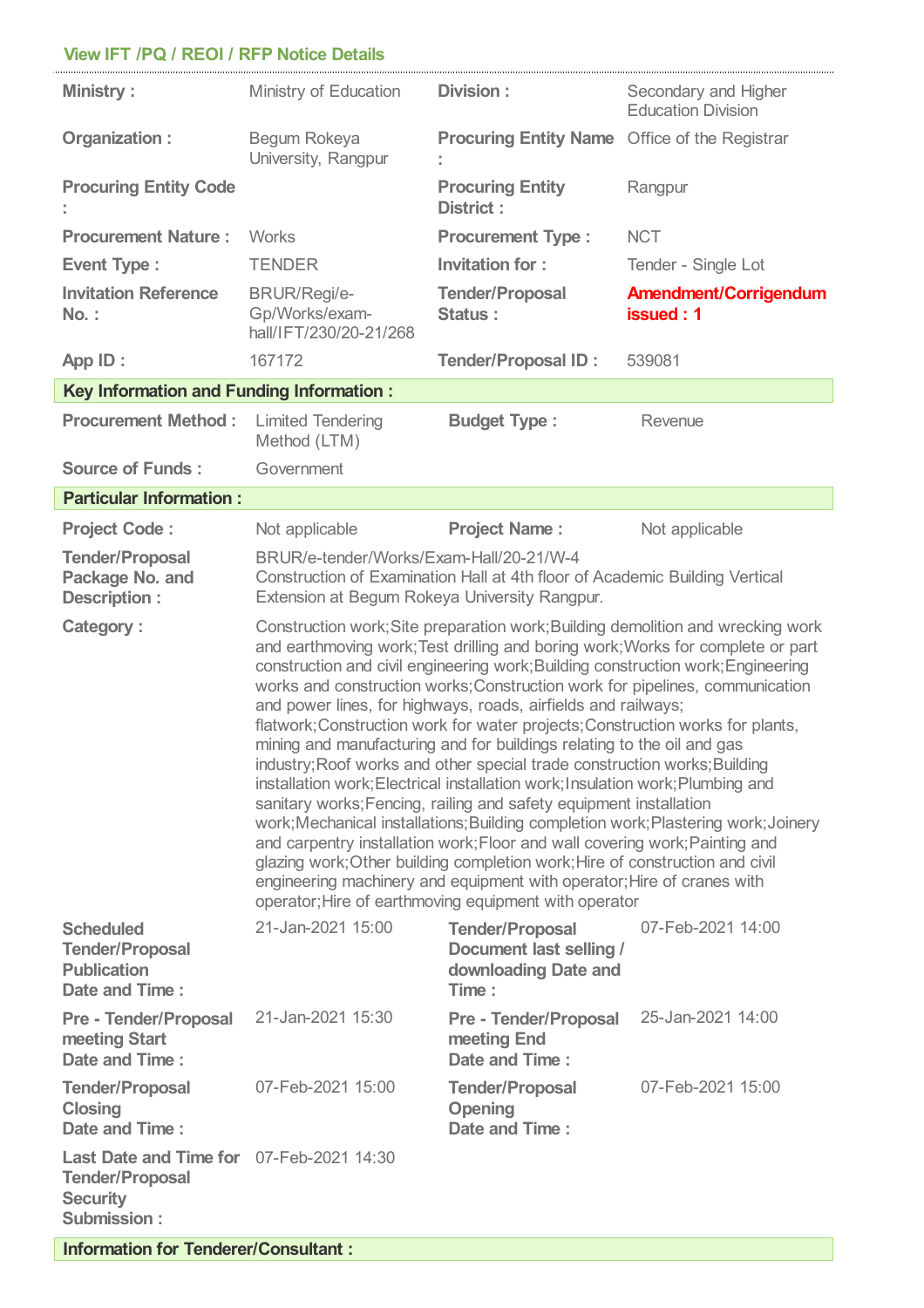| <b>Eligibility of Tenderer:</b>                              | A. Only Enlisted Contractor of EED & PWD (Rangpur District) who are<br>registered in the National e-GP System portal will be eligible. Up to date<br>Enlistment License Must be submitted (2020-2021).<br>B. Up to date Trade License (2020-2021).<br>C. Up to date Income Tax clearence Certificate.<br>D. Valid VAT Registration Certificate.<br>E. Liquid asset/ credit line facility/ free cash fund not less than 40.00 (Forty)<br>Lakhs. Bank documents in support of liquid asset must be submitted. Incase of<br>credit line facilities, specific format (e-PW2-b) to be used by the bank without<br>altering/ modifying any word/ sentence and adding any condition. In case of<br>bank statement submitted by the tenderer, the tenderer shall instruct to the<br>concerned bank authority to supply latest balance & statement as required by<br>the Procuring Entity (PE) even at the period of evaluation. The issue date of<br>documents should be after the publication date of IFT in eGP portal.<br>F. Tender Security is Tk 2,50,000.00 (Two Lakh Fifty Thousand) to be issued<br>in favour of Registrar, BRUR, Rangpur.<br>G. If a tenderer offers a price 5% below or above of the official estimate the<br>tender shall be rejected. |  |  |  |  |
|--------------------------------------------------------------|-----------------------------------------------------------------------------------------------------------------------------------------------------------------------------------------------------------------------------------------------------------------------------------------------------------------------------------------------------------------------------------------------------------------------------------------------------------------------------------------------------------------------------------------------------------------------------------------------------------------------------------------------------------------------------------------------------------------------------------------------------------------------------------------------------------------------------------------------------------------------------------------------------------------------------------------------------------------------------------------------------------------------------------------------------------------------------------------------------------------------------------------------------------------------------------------------------------------------------------------------------------|--|--|--|--|
| <b>Brief Description of</b><br>Works:                        | Construction of Examination Hall on the 4th floor of Academic Building (Vertical<br>Extension) at Begum Rokeya University Rangpur.                                                                                                                                                                                                                                                                                                                                                                                                                                                                                                                                                                                                                                                                                                                                                                                                                                                                                                                                                                                                                                                                                                                        |  |  |  |  |
| <b>Evaluation Type:</b>                                      | Lot wise                                                                                                                                                                                                                                                                                                                                                                                                                                                                                                                                                                                                                                                                                                                                                                                                                                                                                                                                                                                                                                                                                                                                                                                                                                                  |  |  |  |  |
| <b>Document Available:</b>                                   | Package wise                                                                                                                                                                                                                                                                                                                                                                                                                                                                                                                                                                                                                                                                                                                                                                                                                                                                                                                                                                                                                                                                                                                                                                                                                                              |  |  |  |  |
| <b>Document Fees:</b>                                        | Package wise                                                                                                                                                                                                                                                                                                                                                                                                                                                                                                                                                                                                                                                                                                                                                                                                                                                                                                                                                                                                                                                                                                                                                                                                                                              |  |  |  |  |
| <b>Tender/Proposal</b><br><b>Document Price (In</b><br>BDT): | 1000                                                                                                                                                                                                                                                                                                                                                                                                                                                                                                                                                                                                                                                                                                                                                                                                                                                                                                                                                                                                                                                                                                                                                                                                                                                      |  |  |  |  |
| <b>Mode of Payment:</b>                                      | Payment through Bank                                                                                                                                                                                                                                                                                                                                                                                                                                                                                                                                                                                                                                                                                                                                                                                                                                                                                                                                                                                                                                                                                                                                                                                                                                      |  |  |  |  |
| <b>Tender/Proposal</b><br><b>Security Valid Up to:</b>       | 05-Jul-2021                                                                                                                                                                                                                                                                                                                                                                                                                                                                                                                                                                                                                                                                                                                                                                                                                                                                                                                                                                                                                                                                                                                                                                                                                                               |  |  |  |  |
| <b>Tender/Proposal Valid</b><br>Up to:                       | 07-Jun-2021                                                                                                                                                                                                                                                                                                                                                                                                                                                                                                                                                                                                                                                                                                                                                                                                                                                                                                                                                                                                                                                                                                                                                                                                                                               |  |  |  |  |
|                                                              | a l<br>$T \sim 100$ and $T \sim 100$                                                                                                                                                                                                                                                                                                                                                                                                                                                                                                                                                                                                                                                                                                                                                                                                                                                                                                                                                                                                                                                                                                                                                                                                                      |  |  |  |  |

| Lot<br>No.              |                                                               | <b>Identification of Lot</b>                                                                                                       |                                                                                                                                         |                                             | <b>Location</b> | <b>Tender/Proposal</b><br><b>security</b><br>(Amount in<br>BDT) | <b>Start</b><br><b>Date</b> | <b>Completion</b><br><b>Date</b>        |                                        |
|-------------------------|---------------------------------------------------------------|------------------------------------------------------------------------------------------------------------------------------------|-----------------------------------------------------------------------------------------------------------------------------------------|---------------------------------------------|-----------------|-----------------------------------------------------------------|-----------------------------|-----------------------------------------|----------------------------------------|
| Single                  |                                                               | Construction of Examination Hall at 4th floor<br>of Academic Building (Vertical Extension) at<br>Begum Rokeya University, Rangpur. |                                                                                                                                         | <b>University</b><br>Campus,<br><b>BRUR</b> | 250000          | 14-Feb-<br>2021                                                 | $16$ -Aug-<br>2021          |                                         |                                        |
|                         | <b>Procuring Entity Details:</b>                              |                                                                                                                                    |                                                                                                                                         |                                             |                 |                                                                 |                             |                                         |                                        |
| Inviting                | <b>Name of Official</b> A H M Kamal<br><b>Tender/Proposal</b> |                                                                                                                                    |                                                                                                                                         |                                             |                 | Designation of Official Inviting Tender/Proposal:               |                             | Registrar                               |                                        |
| <b>Address of</b><br>÷. | <b>Official Inviting</b><br><b>Tender/Proposal</b>            | City<br>Thana<br><b>Country:</b>                                                                                                   | <b>Address: Begum</b><br>Rokeya<br>University,<br>Rangpur<br>: Rangpur<br>: Tazhat<br><b>District</b> : Rangpur -<br>5404<br>Bangladesh |                                             |                 | <b>Contact details of Official Inviting Tender/Proposal:</b>    |                             | Phone:<br><b>No</b><br>Fax<br><b>No</b> | $0521 -$<br>59305<br>$0521 -$<br>59301 |